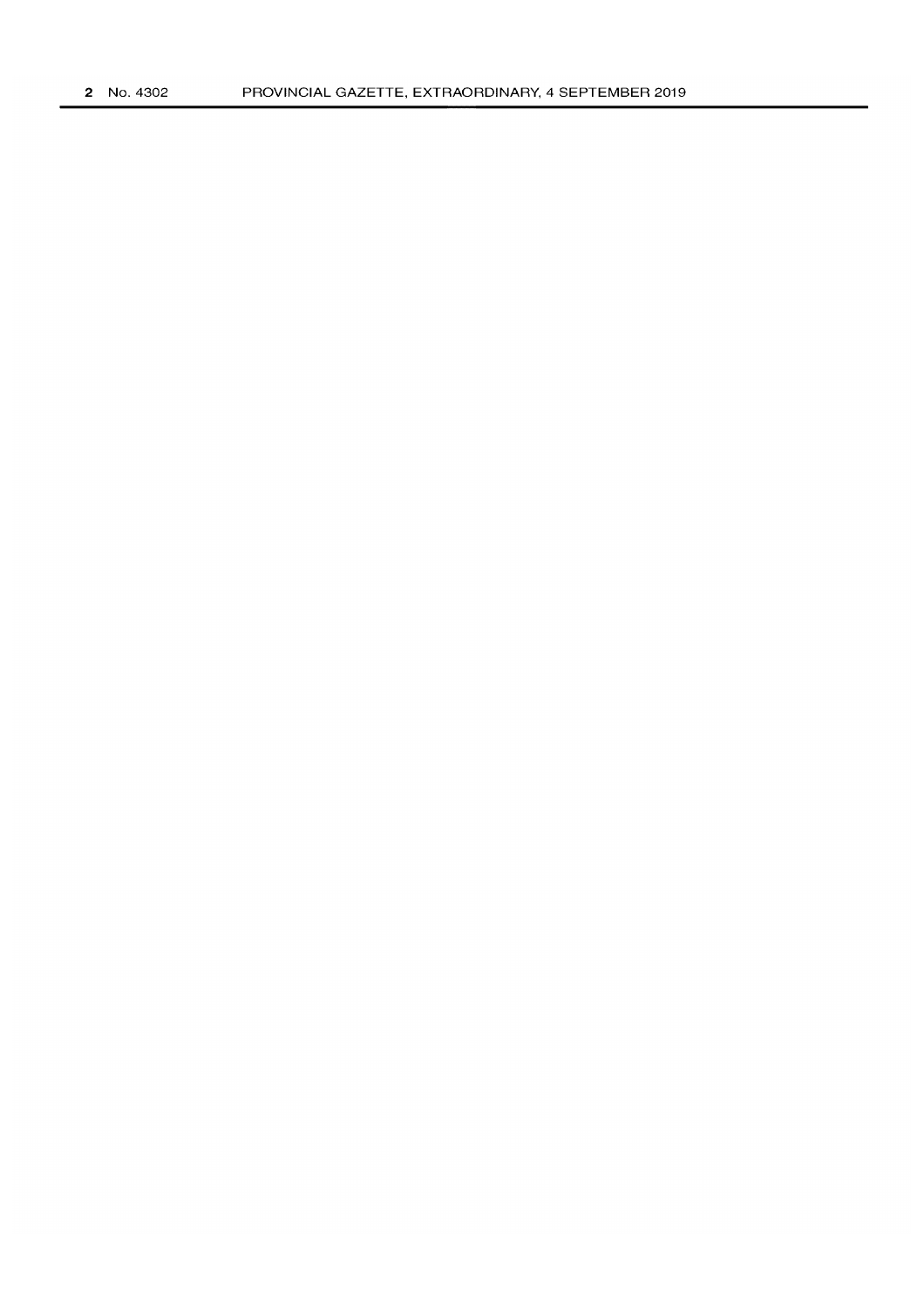#### **CONTENTS**

|     |                                                                                                       | Gazette<br>No. | Page<br>No. |
|-----|-------------------------------------------------------------------------------------------------------|----------------|-------------|
|     | LOCAL AUTHORITY NOTICES • PLAASLIKE OWERHEIDS KENNISGEWINGS                                           |                |             |
| 214 | Local Government: Municipal Property Rates Act, 2004; The Amahlathi Local Municipality Resolution for | 4302           |             |